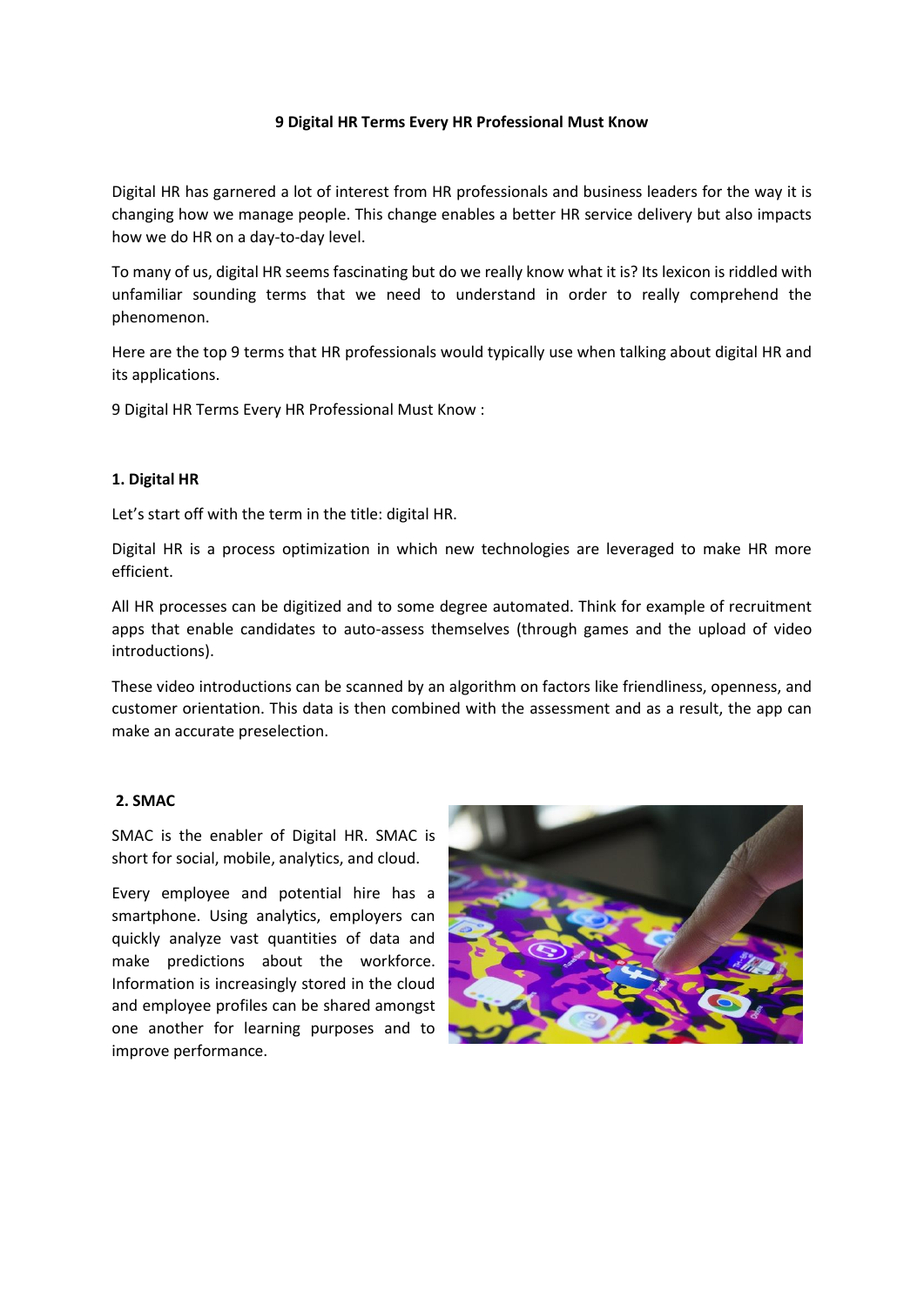# **3. Digital transformation**

Another term that's often used is digital HR transformation. Digital transformation is the change process that describes the move from traditional HR towards a more digital approach.

Onboarding apps are a good example. While new hires traditionally were designated to a mentor, today, apps can be of assistance during the onboarding process; they guide the new recruits through their first few weeks and introduce them in a playful way to their new colleagues, thus reducing onboarding time.

However, providing access to an app and a successful integration of said app in daily practice are two different things. The process of selecting the right software (or application), implementing it, making sure it's sticking, and measuring its success is referred to as digital transformation.

Successful transformations make the difference between 'shiny object syndrome' and real business impact.

# **4. Digital workforce**

The digital workforce is another term that is often mentioned in relationship to digital HR.

Technology changes the way we work and this holds true for employers too; they are becoming increasingly digital.

Staff is increasingly flexible and on demand, sometimes working from the other side of the world. Data and analytics enables us to operate more effectively, and Technology enables automation of many of the traditional administrative tasks that HR was doing



These changes require a high degree of flexibility, the ability to work remotely, and the ability to automatically gain real-time insight into data.

#### **5. Agile HR**

Agile HR is another term. To understand what it means, we first need to know what agile is. In 2001, a number of authors created the Agile Manifesto. According to the authors:

Individuals and processes go over processes and tools. This is a statement that every HR professional will agree with!

Working software goes over comprehensive documentation. This means that a quick and dirty fix is better than a well-documented but unsolved problem.

Customer collaboration goes over contract negotiation. The customer comes first and creating customer delight is a top priority for everyone in the business. For HR this is primarily the internal customer: the employee.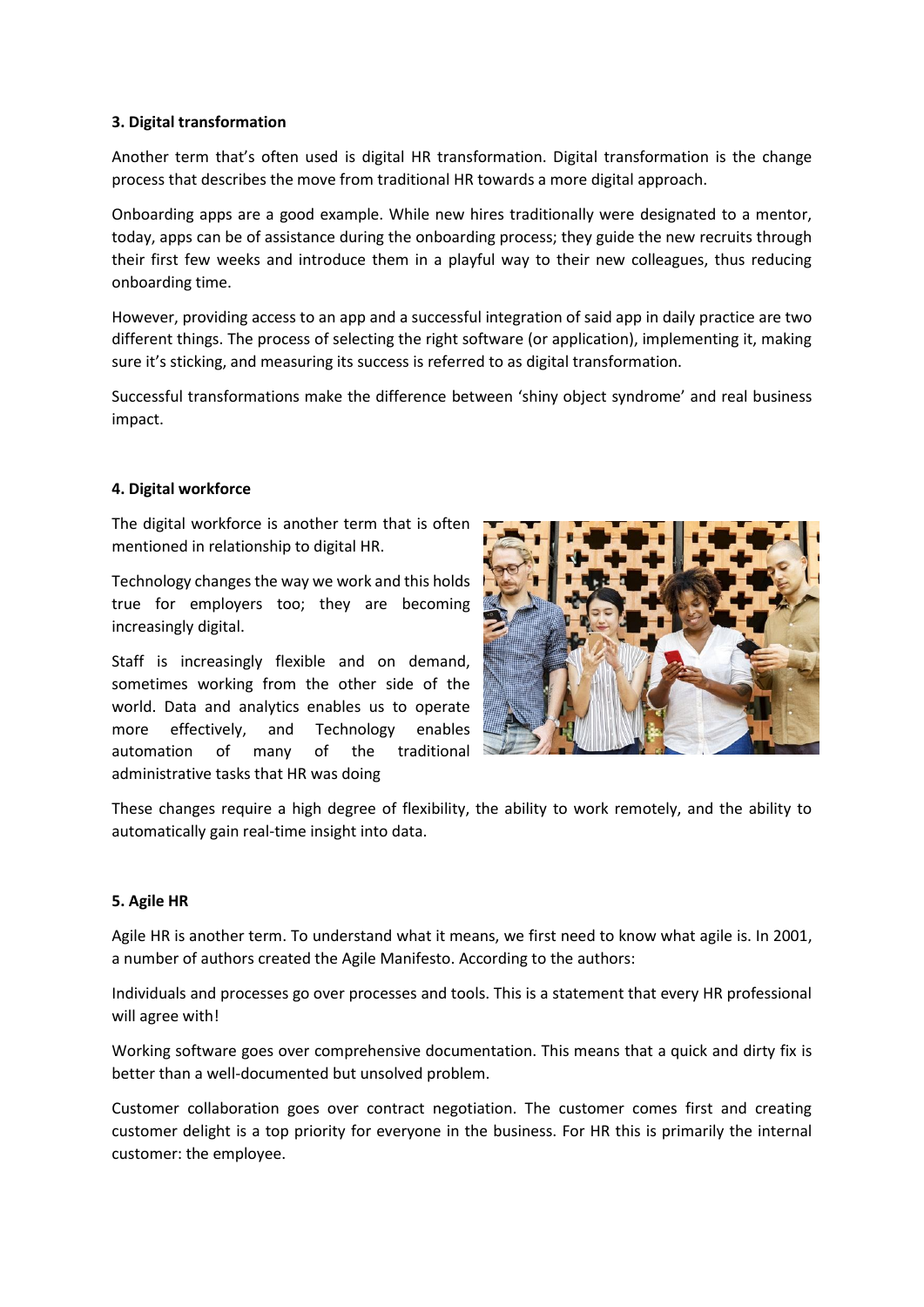Responding to change goes over following a plan. A plan becomes less valuable in an increasing rapidly changing world.

The agile principles were primarily oriented towards developing software. However, as you can see they apply almost one-on-one to HR.

Compared to traditional HR, agile HR is a customer-oriented, collaborative way of working in which the aim is (continuous) learning and improvement. This way of working results in superior service delivery through HR technology.

# **6. People analytics**

People analytics, or HR analytics, is the application of statistics on people data to help solve business problems.

People analytics is especially relevant for larger organizations, starting at around 500 people. There are different kinds of analyses. Descriptive analytics, for example, looks at what happened. These kinds of basic statistics provide insight into the workforce, often through HR dashboards.

More advanced statistics, like predictive analytics, help to predict what will happen in the future. Using people analytics you can predict who will leave the organization, which candidates will perform best if hired, and which employees will be the most suitable future leaders.

#### **7. Digital HR strategy**

We're almost at the end of the list. At this point, we need to talk about digital HR strategy.

Digital HR strategy is about leveraging SMAC technology to redefine HR processes in terms of design, delivery, access, and operations.

A digital strategy is new for most HR departments – but nonetheless essential. A digital strategy helps to integrate the different



digitalization transformations. A solid strategy makes the difference between 70 different HR apps (yes, I've come across this in an organization) and one integrated HR platform that guides the employee to whatever he needs.

In the former scenario, more than half of the HR service tickets were questions about where employees could find essential functionalities to do their job. The latter fixes this in a customer-centric way.